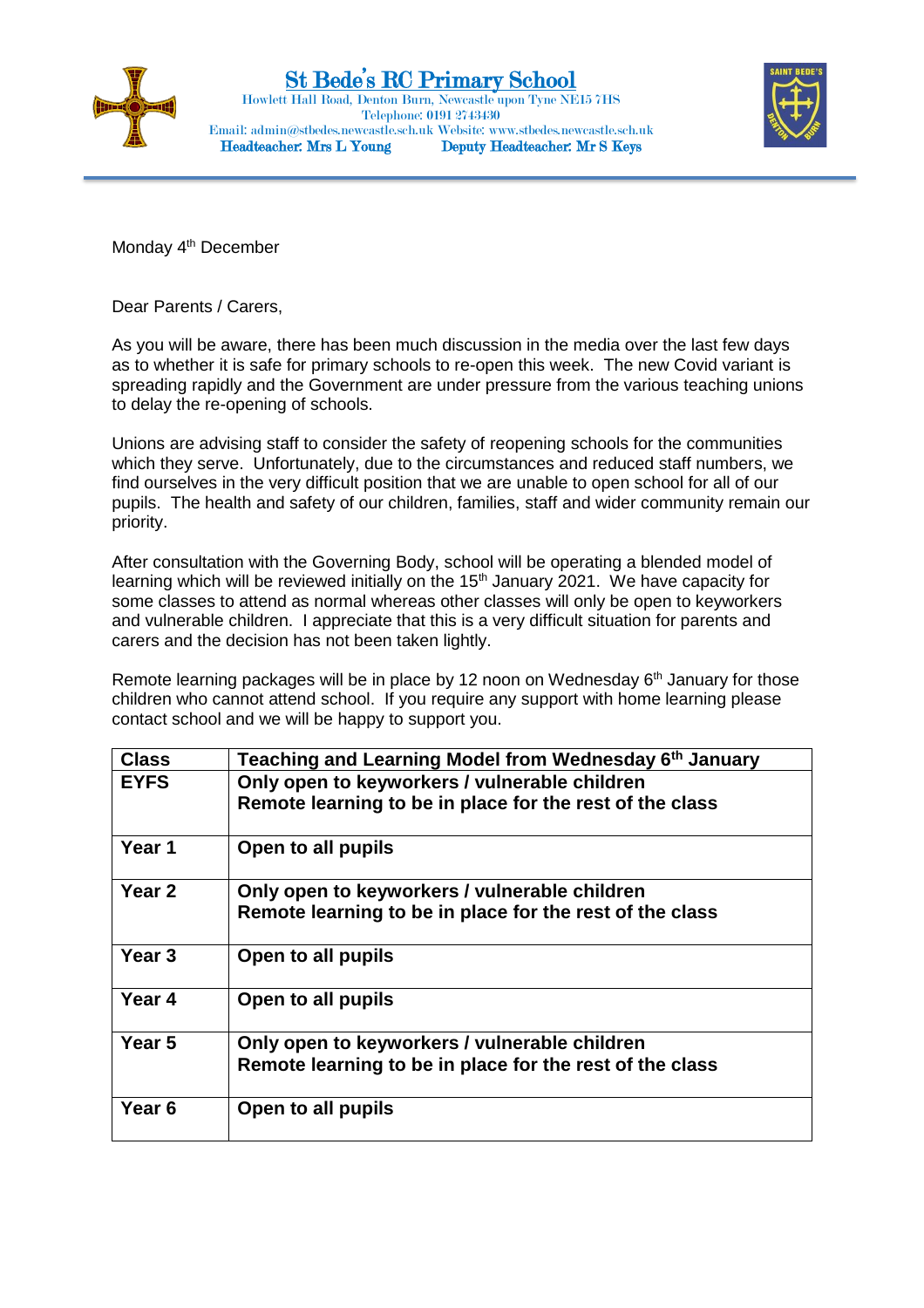Parents from EYFS, Y2 and Y5 who require a place for their child in school during this temporary bubble closure must contact me via the school email before the end of today.

Once again, I apologise for the late notice in this information and the difficulties that are being created however we are working in difficult circumstances and are making every effort to keep everyone safe.

Below is the list of Keyworkers as defined by the Government in January:

# **Critical workers**

Parents whose work is critical to the coronavirus (COVID-19) and EU transition response include those who work in health and social care and in other key sectors outlined in the following sections.

## **Health and social care**

This includes, but is not limited to, doctors, nurses, midwives, paramedics, social workers, care workers, and other frontline health and social care staff including volunteers; the support and specialist staff required to maintain the UK's health and social care sector; those working as part of the health and social care supply chain, including producers and distributors of medicines and medical and personal protective equipment.

## **Education and childcare**

This includes:

- childcare
- support and teaching staff
- social workers
- specialist education professionals who must remain active during the coronavirus (COVID-19) response to deliver this approach

## **Key public services**

This includes:

- those essential to the running of the justice system
- religious staff
- charities and workers delivering key frontline services
- those responsible for the management of the deceased
- journalists and broadcasters who are providing public service broadcasting

### **Local and national government**

This only includes those administrative occupations essential to the effective delivery of:

• the coronavirus (COVID-19) response, and the delivery of and response to EU transition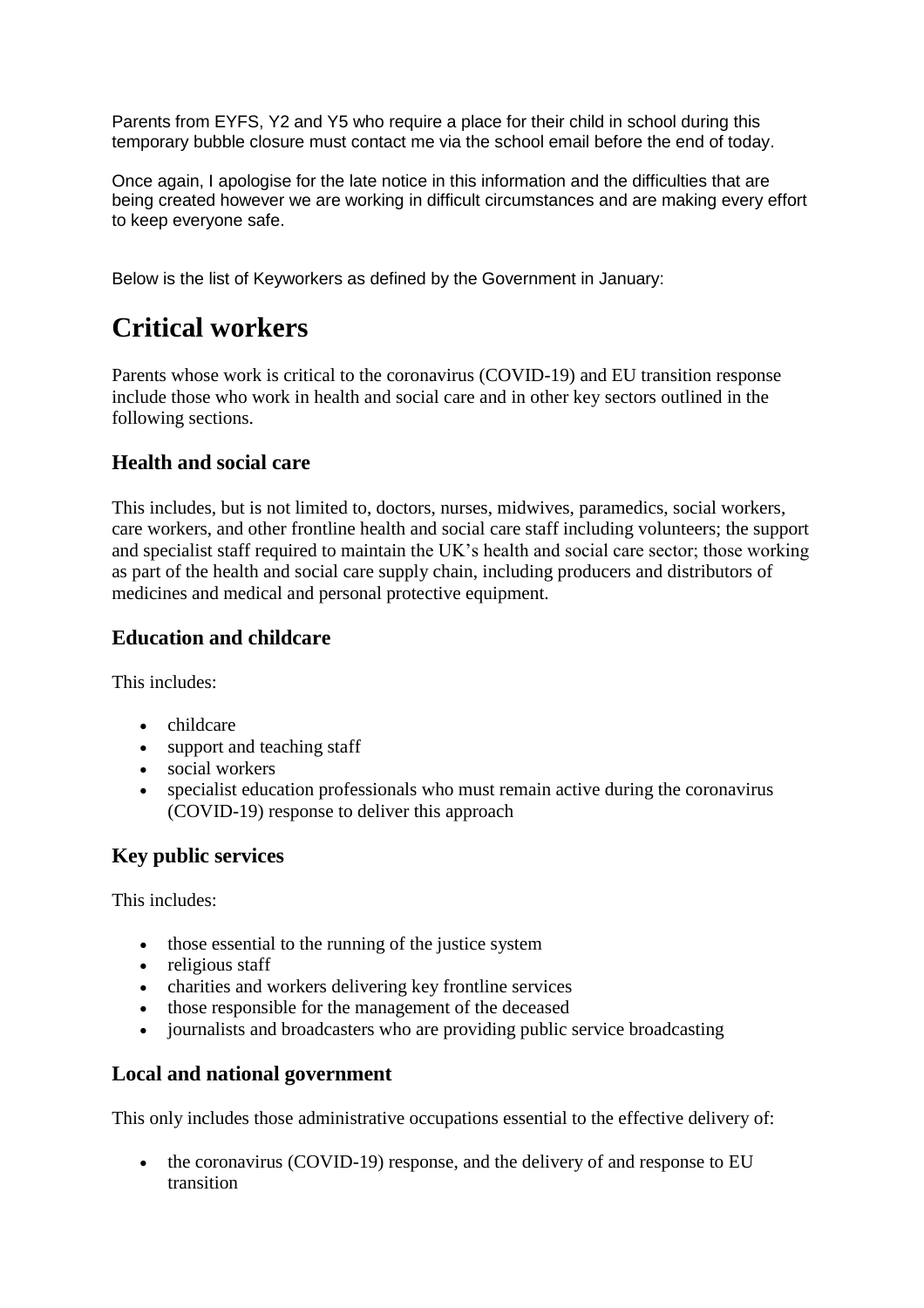



• essential public services, such as the payment of benefits and the certification or checking of goods for import and export (including animal products, animals, plants and food), including in government agencies and arms length bodies

#### **Food and other necessary goods**

This includes those involved in food:

- production
- processing
- distribution
- sale and delivery
- as well as those essential to the provision of other key goods (for example hygienic and veterinary medicines)

## **Public safety and national security**

This includes:

- police and support staff
- Ministry of Defence civilians
- contractor and armed forces personnel (those critical to the delivery of key defence and national security outputs and essential to the response to the coronavirus (COVID-19) outbreak and EU transition)
- fire and rescue service employees (including support staff)
- National Crime Agency staff
- those maintaining border security, prison and probation staff and other national security roles, including those overseas

#### **Transport and border**

This includes those who will keep the air, water, road and rail passenger and freight transport modes operating during the coronavirus (COVID-19) response and EU transition, including those working on transport systems through which supply chains pass and those constructing or supporting the operation of critical transport and border infrastructure through which supply chains pass.

### **Utilities, communication and financial services**

This includes:

- staff needed for essential financial services provision (including but not limited to workers in banks, building societies and financial market infrastructure)
- the oil, gas, electricity and water sectors (including sewerage)